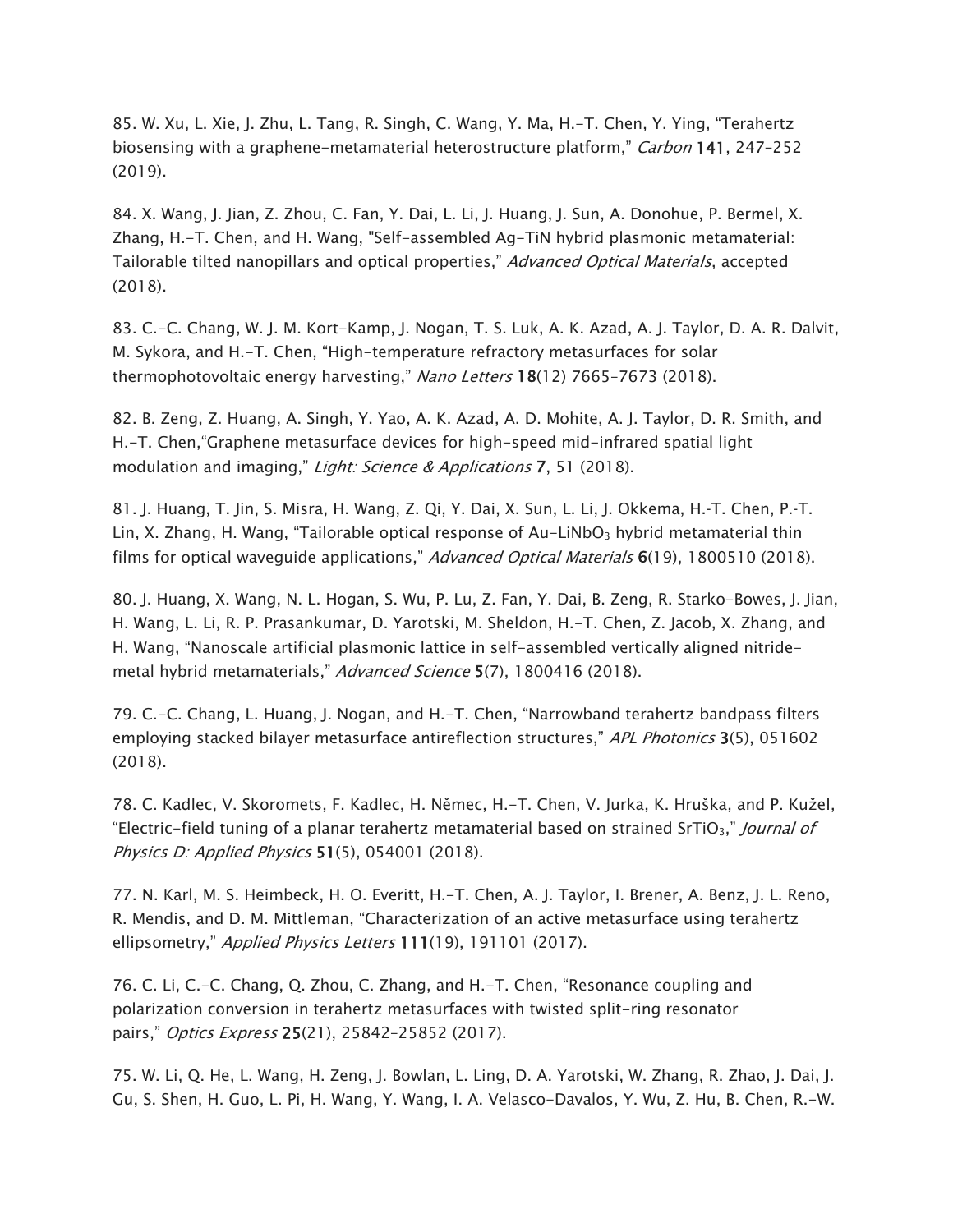Li, Y. Sun, K. Jin, Y. Zhang, H.-T. Chen, S. Ju, A. Ruediger, D. Shi, A. Y. Borisevich, and H. Yang, "Manipulating multiple order parameters via oxygen vacancies: The case of  $Eu<sub>0.5</sub>Ba<sub>0.5</sub>TiO<sub>3-</sub>$  $_{d}$ ," Physical Review B 96(11), 115105 (2017).

74. L. Huang, C.-C. Chang, B. Zeng, J. Nogan, S.-N. Luo, A. J. Taylor, A. K. Azad, and H.-T. Chen, "Bilayer metasurfaces for dual and broadband optical antireflection," ACS Photonics 4(9), 2111–2116 (2017).

73. G. R. Keiser, N. Karl, C. Tulloss, H. T. Chen, A. J. Taylor, I. Brener, A. Benz, J. L. Reno, and D. M. Mittleman, "Nonlinear terahertz metamaterials with active electrical control," Applied Physics Letters 111(12), 121101 (2017).

72. Z. Liu, Z. Li, Z. Liu, H. Cheng, W. Liu, C. Tang, C. Gu, J. Li, H.-T. Chen, S. Chen, and J. Tian, "Single-layer plasmonic metasurface half-wave plates with wavelength-independent polarization conversion angle," ACS Photonics 4(8), 2061-2069 (2017).

71. A. K. Azad, A. V. Efimov, S. Ghosh, J. Singleton, A. J. Taylor, and H.-T. Chen, "Ultra-thin metasurface microwave flat lens for broadband applications," Applied Physics Letters 110(22), 224101 (2017).

70. C.-C. Chang, D. Headland, D. Abbott, W. Withayachumnankul, and H.-T. Chen, "Demonstration of a highly efficient terahertz flat lens employing tri-layer metasurfaces," Optics Letters 42(9), 1867–1870 (2017).

69. S.-Z. Lin and H.-T. Chen, "Intrinsic left-handed electromagnetic properties in anisotropic superconductors," Applied Physics Letters 110(17), 172602 (2017).

68. I.-S. Yu, H.-E. Cheng, C.-C. Chang, Y.-W. Lin, H.-T. Chen, Y.-C. Wang, and Z.-P. Yang, "Substrateinsensitive atomic layer deposition of plasmonic titanium nitride films," Optical Materials Express 7(3), 777–784 (2017).

67. H.-T. Chen, A. J. Taylor, and N. Yu, "A review of metasurfaces: physics and applications," Reports on Progress in Physics 79(7), 076401 (2016).

66. L. Huang, B. Zeng, C.-C. Chang, and H.-T. Chen, "Terahertz antireflection coating enabled by a subwavelength metallic mesh capped with a thin dielectric film," Terahertz Science and Technology 9(1), 1–9 (2016).

65. Azad, A. K., W. J. M. Kort-Kamp, M. Sykora, N. R. Weisse-Bernstein, T. S. Luk, A. J. Taylor, D. A. R. Dalvit, and H.-T. Chen, "Metasurface broadband solar absorber," Scientific Reports 6, 20347 (2016).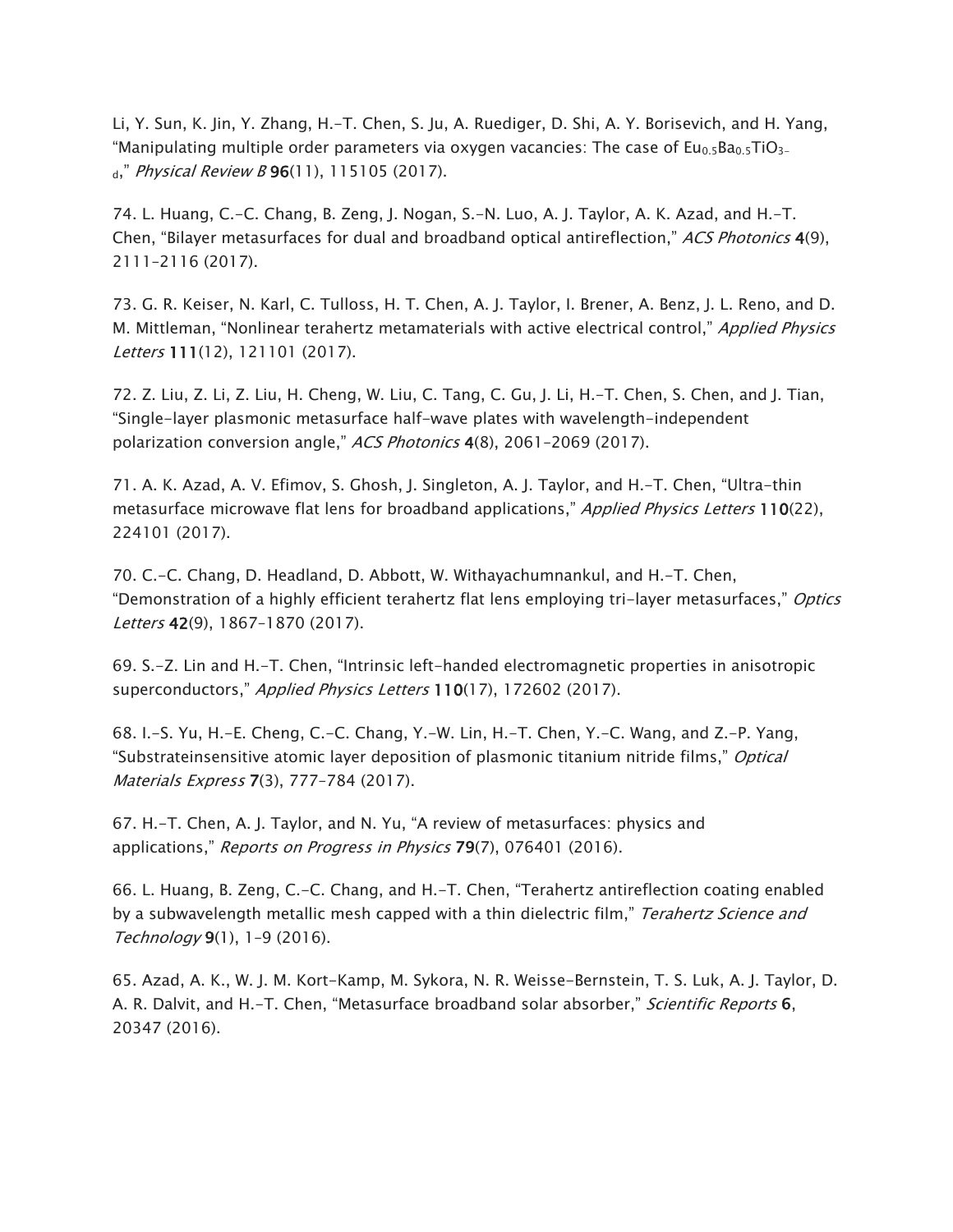64. Y. Zhang, T. Li, Q. Chen, H. Zhang, J. F. O'Hara, E. Abele, A. J. Taylor, H.-T. Chen, and A. K. Azad, "Independently tunable dual-band perfect absorber based on graphene at mid-infrared frequencies," Scientific Reports 5, 18463 (2015).

63. L. Liang, M. Qi, J. Yang, X. Shen, J. Zhai, W. Xu, B. Jin, W. Liu, Y. Feng, C. Zhang, H. Lu, H.-T. Chen, L. Kang, W. Xu, J. Chen, T. J. Cui, P. Wu, and S. Liu, "Anomalous terahertz reflection and scattering by flexible and conformal coding metamaterials," Advanced Optical Materials 3(10), 1374–1380 (2015).

62. J. Li, S. Chen, H. Yang, J. Li, P. Yu, H. Cheng, C. Gu, H.-T. Chen, and J. Tian, "Simultaneous control of light polarization and phase distributions using plasmonic metasurfaces," Advanced Functional Materials 25(5), 704–710 (2015).

61. H.-T. Chen, "Semiconductor activated terahertz metamaterials," Frontiers of Optoelectronics 8(1), 27–43 (2015).

60. B. Zhang, J. Hendrickson, N. N. Esfahani, H.-T. Chen, and J. Guo, "Metasurface optical antireflection coating," *Applied Physics Letters* 105(24), 241113 (2014).

59. J. E. Heyes, W. Withayachumnankul, N. K. Grady, D. Roy Chowdhury, A. K. Azad, and H.-T. Chen, "Hybrid metasurface for ultra-broadband terahertz modulation," Applied Physics Letters 105(18), 181108 (2014).

58. N. Karl, K. Reichel, H.-T. Chen, A. J. Taylor, I. Brener, A. Benz, J. L. Reno, R. Mendis, and D. M. Mittleman, "An electrically driven terahertz metamaterial diffractive modulator with more than 20 dB of dynamic range," *Applied Physics Letters* 104(9), 091115 (2014).

57. N. K. Grady, B. G. Perkins Jr., H. Y. Hwang, N. C. Brandt, D. Torchinsky, R. Singh, L. Yan, D. Trugman, S. A. Trugman, Q. X. Jia, A. J. Taylor, K. A. Nelson, and H.-T. Chen, "Nonlinear hightemperature superconducting terahertz metamaterials," New Journal of Physics 15, 105016 (2013).

56. R. Singh, D. Roy Chowdhury, J. Xiong, H. Yang, A. K. Azad, A. J. Taylor, Q. X. Jia, and H.-T. Chen, "Influence of film thickness in THz active metamaterial devices: A comparison between superconductor and metal split-ring resonators," Applied Physics Letters 103(6), 061117 (2013).

55. N. K. Grady, J. E. Heyes, D. Roy Chowdhury, Y. Zeng, M. T. Reiten, A. K. Azad, A. J. Taylor, D. A. R. Dalvit, and H.-T. Chen, "Terahertz metamaterials for linear polarization conversion and anomalous refraction," Science 340(6138), 1304-1307 (2013).

54. T. S. Luk, I. Kim, S. Campione, S. W. Howell, G. S. Subramania, R. K. Grubbs, I. Brener, H.-T. Chen, S. Fan, and M. B. Sinclair, "Near-infrared surface plasmon polariton dispersion control with hyperbolic metamaterials," Optics Express 21(9), 11107-11114 (2013).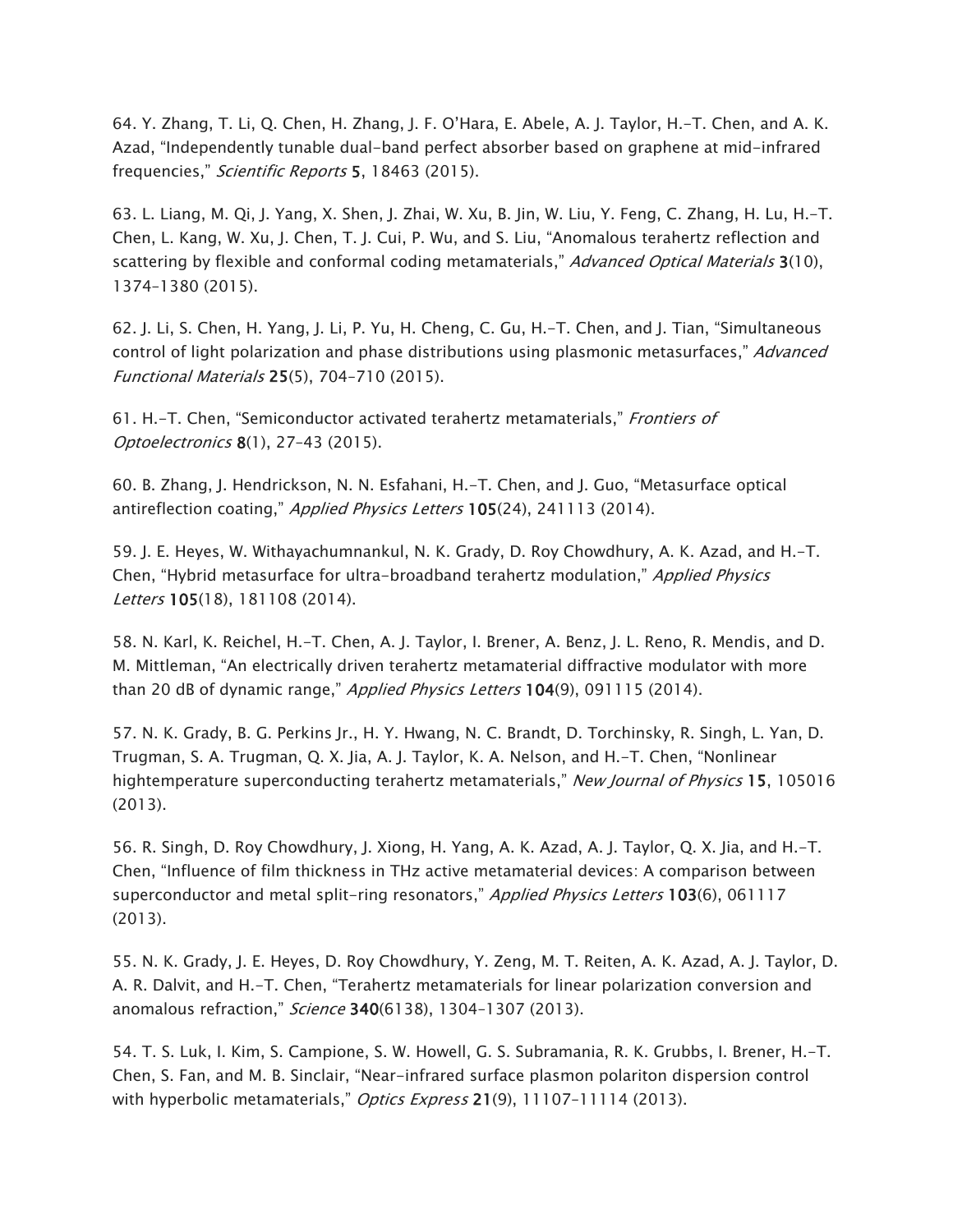53. L. Huang and H.-T. Chen, "A Brief review on terahertz metamaterial perfect absorbers," International Jounal of Terahertz Science and Technology 6(1), 26-39 (2013).

52. Y. Zeng, H.-T. Chen, and D. A. R. Dalvit, "The role of magnetic dipoles and non-zero-order Bragg waves in metamaterial perfect absorbers," Optics Express 21(3), 3540-3546 (2013).

51. A. K. Azad, J. F. O'Hara, R. Singh, H.-T. Chen, and A. J. Taylor, "A review of terahertz plasmonics in subwavelength holes on conducting films," IEEE Journal of Selected Topics in Quantum Electronics 19(1), 8400416 (2013).

50. B. S. Alexandrov, M. L. Phipps, L. B. Alexandrov, L. G. Booshehri, A. Erat, J. Zabolotny, C. H. Mielke, H.-T. Chen, G. Rodriguez, K. Ø. Rasmussen, J. S. Martinez, A. R. Bishop and A. Usheva, "Specificity and heterogeneity of terahertz radiation effect on gene expression in mouse mesenchymal stem cells," Scientific Reports 3, 1184 (2013).

49. D. Roy Chowdhury, R. Singh, A. J. Taylor, H.-T. Chen, and A. K. Azad, "Ultrafast manipulation of near field coupling between bright and dark modes in terahertz metamaterial," Applied Physics Letters 102(1), 011122 (2013).

48. J. Q. Gu, R. Singh, X. J. Liu, X. Q. Zhang, Y. F. Ma, S. Zhang, S. A. Maier, Z. Tian, A. K. Azad, H.-T. Chen, A. J. Taylor, J. G. Han, and W. L. Zhang, "Active control of electromagnetically induced transparency analogue in terahertz metamaterials," Nature Communications 3, 1151 (2012).

47. L. Huang, D. Roy Chowdhury, S. Ramani, M. T. Reiten, S.-N. Luo, A. K. Azad, A. J. Taylor, and H.-T. Chen, "Impact of resonator geometry and its coupling with ground plane on ultrathin metamaterial perfect absorbers," Applied Physics Letters 101(10), 101102 (2012).

46. J. F. Zhou, D. Roy Chowdhury, R. Zhao, A. K. Azad, H.-T. Chen, C. M. Soukoulis, A. J. Taylor, and J. F. O'Hara, "Terahertz chiral metamaterials with giant and dynamically tunable optical activity," Physical Review B 86(3), 035448 (2012).

45. S. Zhang, J. F. Zhou, Y.-S. Park, J. Rho, R. Singh, S. Nam, A. K. Azad, H.-T. Chen, X. B. Yin, A. J. Taylor, and X. Zhang, "Photoinduced handedness switching in terahertz chiral metamolecules," Nature Communications 3, 942 (2012).

44. R. Singh, J. Xiong, A. K. Azad, H. Yang, S. A. Trugman, Q. X. Jia, A. J. Taylor, and H.-T. Chen, "Optical tuning and ultrafast dynamics of high-temperature superconducting terahertz metamaterials," Nanophotonics 1(1), 117-123 (2012).

43. D. Roy Chowdhury, R. Singh, A. J. Taylor, H.-T. Chen, W. Zhang, and A. K. Azad, "Coupling schemes in terahertz planar metamaterials," International Journal of Optics 2012, 148985 (2012).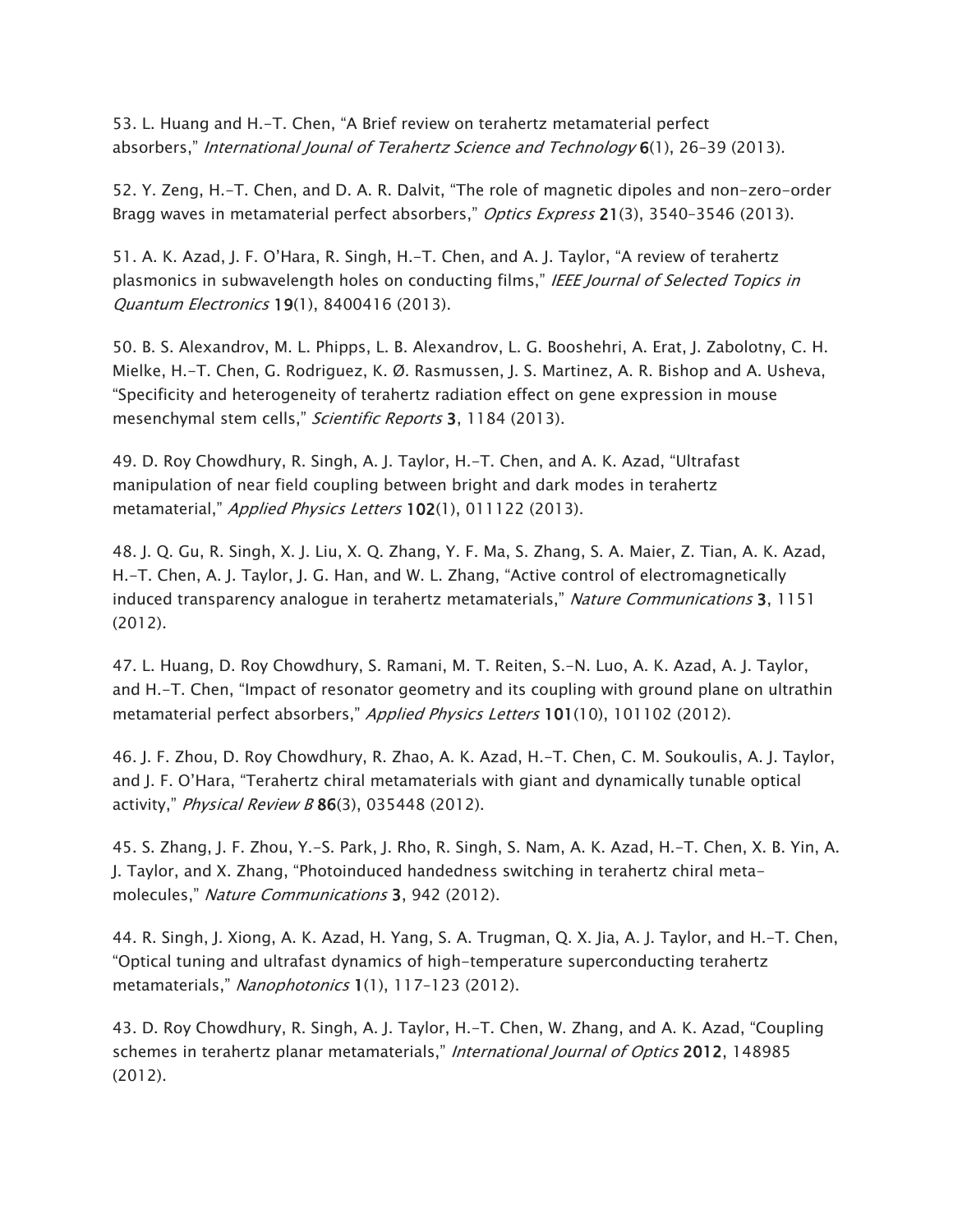42. H.–T. Chen, "Interference theory of metamaterial perfect absorbers," Optics Express 20(7), 7165–7172 (2012).

41. W. Han, L. Huang, Q. An, H.-T. Chen, S.-N. Luo, "Crystallization of liquid Cu nanodroplets on single crystal Cu substrates prefers closest-packed planes regardless of the substrate orientations," Journal of Crystal Growth 345(1), 34-38 (2012).

40. L. Huang, D. Roy Chowdhury, S. Ramani, M. T. Reiten, S.-N. Luo, A. J. Taylor, and H.-T. Chen, "Experimental demonstration of terahertz metamaterial absorbers with a broad and flat high absorption band," Optics Letters 37(2), 154-156 (2012).

39. J. Zhou, H.-T. Chen, T. Koschny, A. K. Azad, A. J. Taylor, C. M. Soukoulis, and J. F. O'Hara, "Application of metasurface description for multilayered metamaterials and an alternative theory for metamaterial perfect absorber," arXiv:1111.0343v1 (2011).

38. D. Roy Chowdhury, R. Singh, J. F. O'Hara, H.-T. Chen, A. J. Taylor, and A. K. Azad, "Dynamically reconfigurable terahertz metamaterial through photo-doped semiconductor," Applied Physics Letters 99(23), 231101 (2011).

37. B. S. Alexandrov, K. Ø. Rasmussen, A. R. Bishop, A. Usheva, L. B. Alexandrov, S. Chong, Y. Dagon, L. G. Booshehri, C. H. Mielke, M. L. Phipps, J. S. Martinez, H.-T. Chen, and G. Rodriguez, "Nonthermal effects of terahertz radiation on gene expression in mouse stem cells," *Biomedical* Optics Express 2(9), 2679–2689 (2011).

36. D. Roy Chowdhury, R. Singh, M. Reiten, H.-T. Chen, A. J. Taylor, J. F. O'Hara and A. K. Azad, "A broadband planar terahertz metamaterial with nested structure," *Optics Express* 19(17), 15817–15823 (2011).

35. H.-T. Chen, J. F. O'Hara, A. K. Azad, and A. J. Taylor, "Manipulation of terahertz radiation using metamaterials," Laser & Photonics Reviews 5(4), 513-533 (2011).

34. R. Singh, A. K. Azad, Q. X. Jia, A. J. Taylor, and H.-T. Chen, "Thermal tunability in terahertz metamaterials fabricated on strontium titanate single-crystal substrates," Optics Letters 36(7), 1230–1232 (2011).

33. J. Bock, Y. Fukuyo, S. Kang, M. L. Phipps, L. B. Alexandrov, K. Ø. Rasmussen, A. R. Bishop, E. D. Rosen, J. S. Martinez, H.-T. Chen, G. Rodriguez, B. S. Alexandrov, and A. Usheva, "Mammalian stem cells reprogramming in response to terahertz radiation," PLoS ONE 5, e15806 (2010).

32. P. Xu, S.-H. Jeon, H.-T. Chen, H. M. Luo, G. F. Zou, Q. X. Jia, M. Anghel, C. Teuscher, D. J. Williams, B. Zhang, X. J. Han, and H.-L. Wang, "Facile synthesis and electrical properties of silver wires through chemical reduction by polyaniline," The Journal of Physical Chemistry C 114(50), 22147–22154 (2010).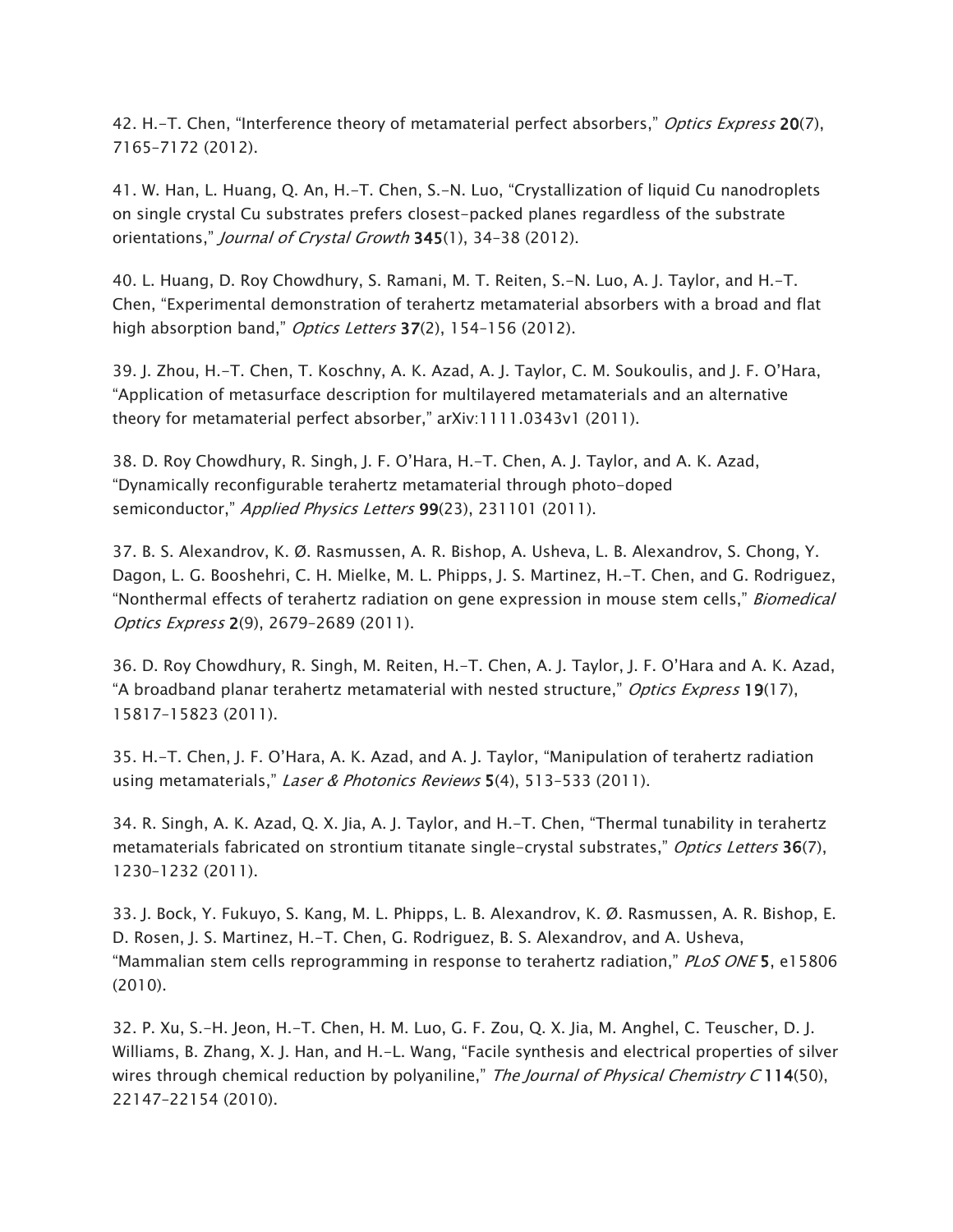31. H.-T. Chen, H. Yang, R. Singh, J. F. O'Hara, A. K. Azad, S. A. Trugman, Q. X. Jia, A. J. Taylor, "Tuning the resonance in high temperature superconducting terahertz metamaterials," *Physical* Review Letters 105(24), 247402 (2010).

30. J. Q. Gu, R. Singh, Z. Tian, W. Cao, Q. R. Xing, M. X. He, J. W. Zhang, J. G. Han, H.-T. Chen, and W. L. Zhang, "Terahertz superconductor metamaterial," Applied Physics Letters 97(7), 071102 (2010).

29. H.-T. Chen, J. F. Zhou, J. F. O'Hara, F. Chen, A. K. Azad, and A. J. Taylor, "Antireflection coating using metamaterials and identification of its mechanism," Physical Review Letters 105(7), 073901 (2010). "Erratum: Antireflection coating using metamaterials and identification of its mechanism [Phys. Rev. Lett. 105, 073901 (2010)]," Physical Review Letters 106(7), 079902 (2011).

28. H.-T. Chen, J. F. Zhou, J. F. O'Hara, and A. J. Taylor, "A numerical investigation of metamaterial antireflection coatings," Terahertz Science and Technology 3(2), 66-73 (2010).

27. H.–T. Chen, J. F. O'Hara, and A. J. Taylor, "Active Terahertz Metamaterials," Optics and Spectroscopy 108(6), 834-840 (2010).

26. X. G. Peralta, I. Brener, W. J. Padilla, E. W. Young, A. J. Hoffman, M. J. Cich, R. D. Averitt, M. C. Wanke, J. B. Wright, H.-T. Chen, J. F. O'Hara, A. J. Taylor, J. Waldman, W. D. Goodhue, J. Li, J. Reno, "External modulators for terahertz quantum cascade lasers based on electrically-driven active metamaterials," *Metamaterials* 4(2–3), 83–88 (2010). https://www.sciencedirect.com/science/article/pii/S1873198810000162

25. A. K. Azad, H.-T. Chen, S. R. Kasarla, A. J. Taylor, J. F. O'Hara, Z. Tian, X. C. Lu, W. L. Zhang, H. Lu, and A. C. Gossard, "Ultrafast optical control of terahertz surface plasmons in subwavelength hole-arrays at room temperature," Applied Physics Letters 95(1), 011105 (2009). https://aip.scitation.org/doi/full/10.1063/1.3168510

24. W. L. Chan, H.-T. Chen, A. J. Taylor, I. Brener, M. J. Cich, and D. M. Mittleman, "A spatial light modulator for terahertz beams," Applied Physics Letters 94(21), 213511 (2009). https://aip.scitation.org/doi/full/10.1063/1.3147221

23. A. K. Azad, H.-T. Chen, X. C. Lu, J. Q. Gu, N. R. Weisse-Bernstein, E. Akhadov, A. J. Taylor, W. L. Zhang, J. F. O'Hara, "Flexible quasi-three-dimensional terahertz electric metamaterials," Terahertz Science and Technology 2(1), 15-22 (2009).

22. H.-T. Chen, W. J. Padilla, M. J. Cich, A. K. Azad, R. D. Averitt, and A. J. Taylor, "A metamaterial solid-state terahertz phase modulator," Nature Photonics 3(3), 148-151 (2009).

21. X. G. Peralta, E. Smirnova, A. K. Azad, H.-T. Chen, A. J. Taylor, I. Brener, and J. F. O'Hara, "Metamaterials for THz polarimetric devices," Optics Express 17(2), 773-783 (2009).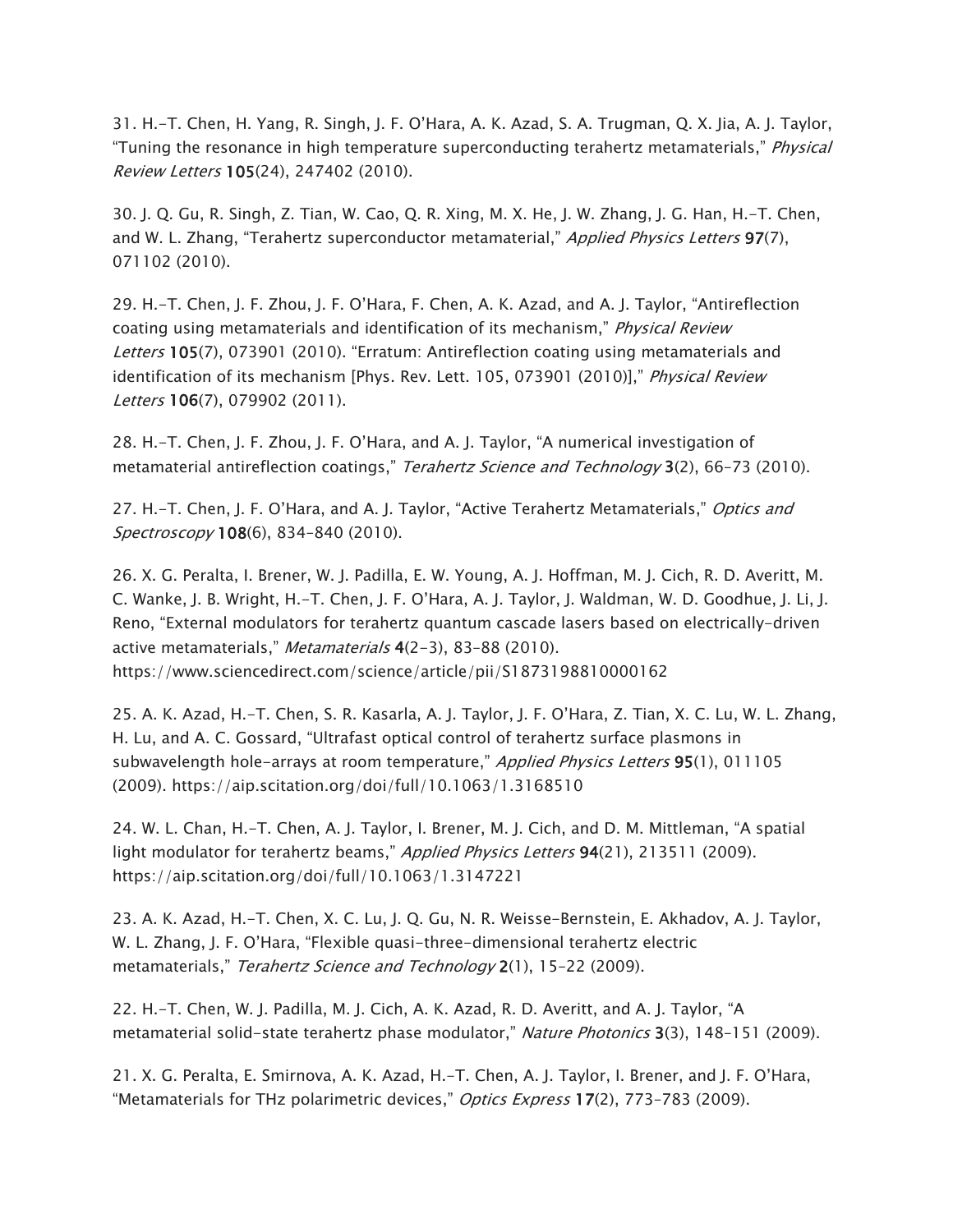20. G. P. Acuna, S. F. Heucke, F. Kuchler, H.-T. Chen, A. J. Taylor, and R. Kersting, "Surface plasmons in terahertz metamaterials," Optics Express 16(23), 18745-18751 (2008).

19. H.-T. Chen, S. Palit, T. Tyler, C. M. Bingham, J. M. O. Zide, J. F. O'Hara, D. R. Smith, A. C. Gossard, R. D. Averitt, W. J. Padilla, N. M. Jokerst, and A. J. Taylor, "Hybrid metamaterials enable fast electrical modulation of freely propagating terahertz waves," Applied Physics Letters 93(9), 091117 (2008).

18. H.-T. Chen, H. Lu, A. K. Azad, R. D. Averitt, A. C. Gossard, S. A. Trugman, J. F. O'Hara, and A. J. Taylor, "Electronic control of extraordinary terahertz transmission through subwavelength metal hole arrays," *Optics Express* 16(11), 7641-7648 (2008).

17. H.-T. Chen, J. F. O'Hara, A. K. Azad, A. J. Taylor, R. D. Averitt, D. B. Shrekenhamer, and W. J. Padilla, "Experimental demonstration of frequency agile terahertz metamaterials," Nature Photonics 2(5), 295–298 (2008).

16. H.-T. Chen, W. J. Padilla, R. D. Averitt, A. C. Gossard, C. Highstrete, M. Lee, J. F. O'Hara, and A. J. Taylor, "Electromagnetic metamaterials for terahertz applications," Terahertz Science and Technology 1(1), 42–50 (2008).

15. J. F. O'Hara, A. K. Azad, H.-T. Chen, A. J. Taylor, and E. Smirnova, "Effects of microstructure variations on macroscopic terahertz metafilm properties," Active and Passive Electronic Components 2007, 49691(2007).

14. H.-T. Chen, W. J. Padilla, J. M. O. Zide, S. R. Bank, A. C. Gossard, A. J. Taylor, and R. D. Averitt, "Ultrafast optical switching of terahertz metamaterials fabricated on ErAs/GaAs nanoisland superlattices," Optics Letters 32(12), 1620-1622 (2007).

13. J. F. O'Hara, E. Smirnova, H.-T. Chen, A. J. Taylor, R. D. Averitt, C. Highstrete, M. Lee, and W. J. Padilla, "Properties of planar electric metamaterials for novel terahertz applications," *Journal* of Nanoelectronics and Optoelectronics 2(1), 90–95 (2007).

12. H.-T. Chen, J. F. O'Hara, A. J. Taylor, R. D. Averitt, C. Highstrete, M. Lee, and W. J. Padilla, "Complementary planar terahertz metamaterials," Optics Express 15(3), 1084-1095 (2007).

11. H.-T. Chen, W. J. Padilla, J. M. O. Zide, A. C. Gossard, A. J. Taylor, and R. D. Averitt, "Active terahertz metamaterial devices," Nature 444(7119), 597-600 (2006).

10. F. Buersgens, R. Kersting, and H.-T. Chen, "Terahertz microscopy of charge carriers in semiconductors,"Applied Physics Letters 88(11), 112115 (2006).

9. G. C. Cho, H.-T. Chen, S. Kraatz, N. Karpowicz, and R. Kersting, "Apertureless terahertz nearfield microscopy," Semiconductor Science and Technology 20(7), S286-S292 (2005).